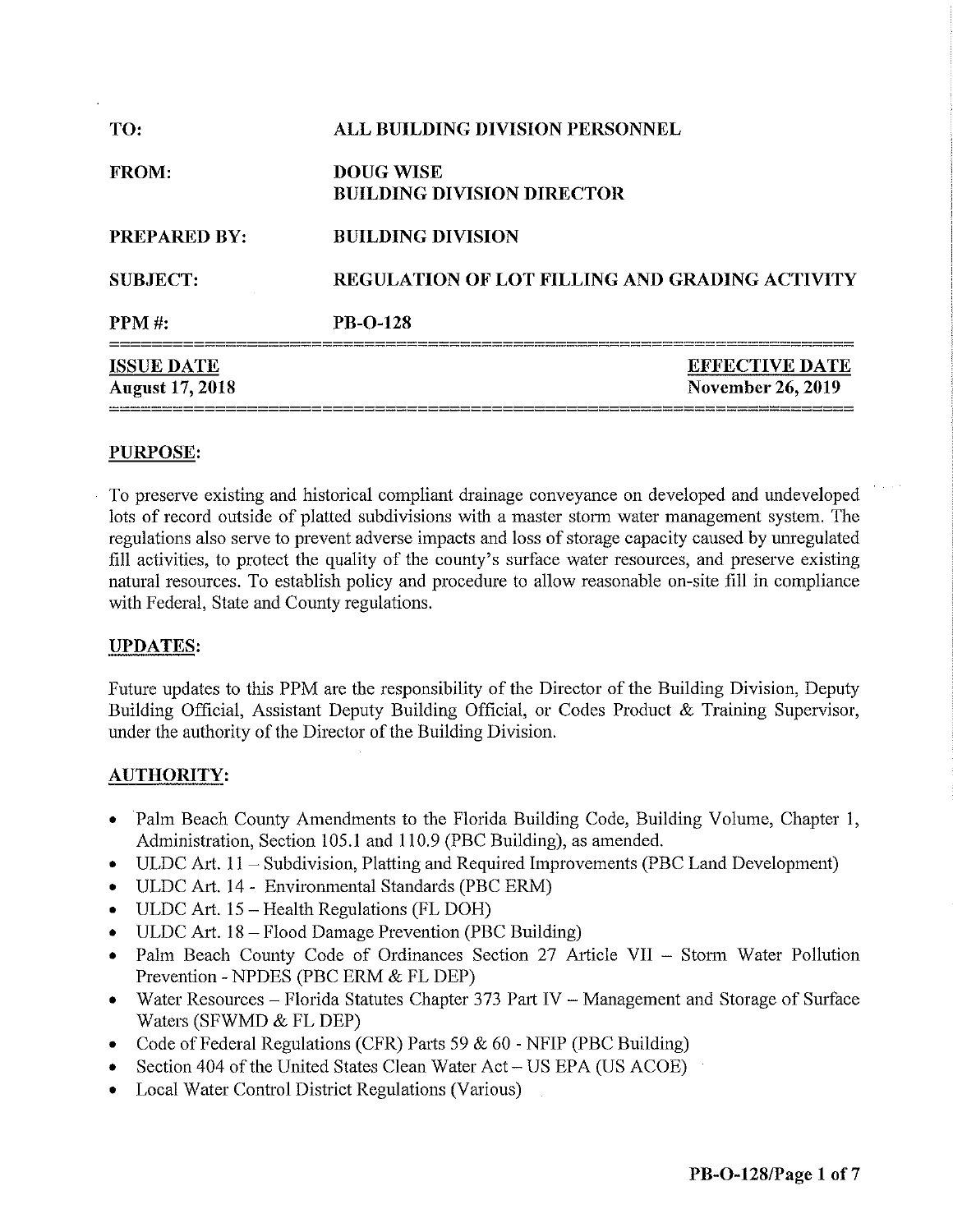# **DEFINITIONS:**

**Minor Fill-** a maximum of20 cubic yards per 1 acre lot size placed during any 24 month period for developed property maintenance.

**Site Development Permit**  $-$  a permit issued by the Building Division to facilitate compliant floodplain alterations, lot fill, or other infrastructure intended to facilitate future development.

**Developed Property Maintenance** - landscaping, gardening, driveway maintenance, walkways, and recreational equipment.

**Clean Fill** – clean fill includes brick, concrete, dirt, top soil, gravel, sand, rubble, and cement. Clean fill does not include: Organic or biological waste including food or yard waste, Metals, Plastics, Cardboard, contaminated soil, asphaltic materials, glass, fiberglass, hazardous household waste such as but not limited to chemicals, appliances, tires, or electronics. Clean fill shall not contain any permitted materials larger than 3 inches in any dimension and the resulting aggregate shall be differentiated so as to result in a uniform soil matrix capable of supporting a building foundation.

# **POLICY:**

Placement of fill shall be strictly limited to:

- I. Fill needed to facilitate the construction of a new structure placed subsequent to the issuance of a building pennit by the Building Division.
- 2. Fill authorized under a valid site development permit issued by the Building Division.
- 3. Minor fill being placed for developed property maintenance purposes, i.e., landscaping, gardening, existing driveway maintenance, exclusive of drainage easements or designated wetlands.
- 4. Fill being placed pursuant to an approved Drainage Review by the Palm Beach County Land Development Division (Article 11, ULDC)
- 5. Fill being placed in accordance with an approved South Florida Water Management District Permit (SWFMD) or other Local Drainage District permit.
- 6. Fill being placed in accordance with an approved permit from the US Army Corps of Engineers (USACOE), a Florida Department of Transportation project, or a federal project located on federal or state lands.
- 7. Fill being placed in accordance with an approved permit from the Florida Department of Environmental Protection (DEP) or the Palm Beach County Environmental Resource Management Division (ERM).

### **PROCEDURE:**

No property filling operation shall take place except as authorized in the Policy section of this PPM. Minor fill as defined in definitions and as listed in the policy section shall be exempt from review and permitting by the Building Division, but shall consist entirely of clean fill (as defined above)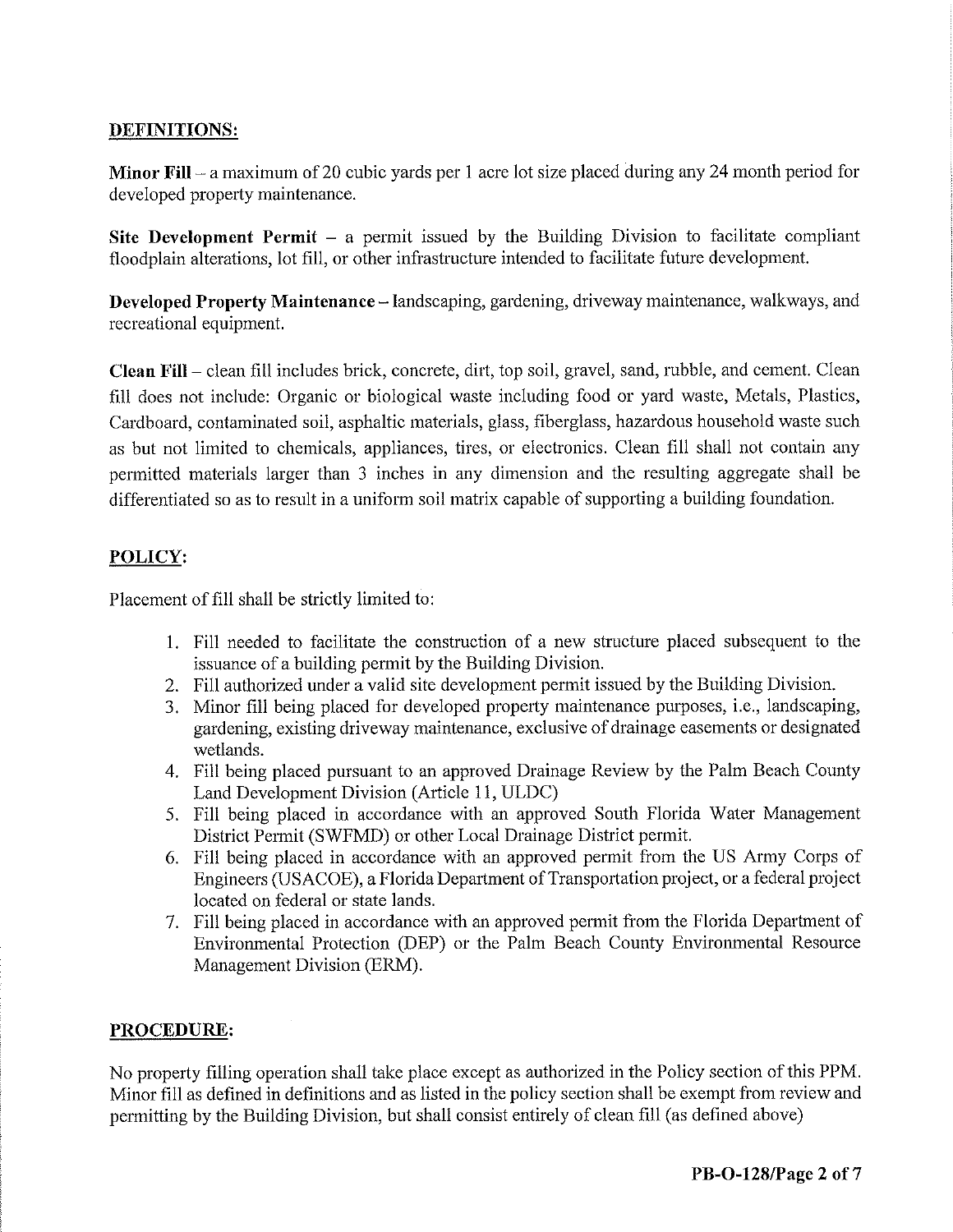and shall not include new lot improvements or new development activity. All other filling operations, including pond filling shall require a site development permit prior to placement of fill. All site development permits shall require in progress and final inspections to ensure compliance with all applicable regulations.

Permits for fill activities may be required by multiple agencies having jurisdiction over the site and project in question. For example, Palm Beach County Building Division takes primary jurisdiction on all fill activities on single parcels less than 10 acres in size, and Palm Beach County Environmental Resource Management takes jurisdiction on all clearing and site fill activities on parcels over 10 acres in size. SFWMD also takes jurisdiction on projects greater than 10 acres in size, but may elect to take jurisdiction on smaller sites. FL DEP takes jurisdiction on designated wetlands and requires NPDES compliance on all projects that disturb more than one (1) acre of soils. Local water management districts may elect to regulate activities within their jurisdictional boundaries, and Palm Beach County Land Development Division takes jurisdiction for permitting all new subdivisions and for Drainage Review on commercial projects permitted by the Building Division.

In addition, all fill operations affecting more than one acre shall also comply with National Pollutant Discharge Elimination System (NPDES) regulations (Section 27, Article VII, PBC Code).

## **1. Application Procedure:**

- a. Property Owners intending to fill portions of individual lots less than ten acres in size shall file appropriate documentation with the Building Division and obtain a Site Development permit.
	- i. If the fill is in conjunction with an issued Building permit for a commercial project which has received an approved Drainage Review by the Land Development Division no other action is required.
	- ii. If the fill is in conjunction with an issued Building Permit for a residential property, and is being placed in compliance with the approved plan on file with the Building Division no other action is required.
	- iii. All applications filed with the Division shall contain documentation sufficient to demonstrate the proposed fill activity will satisfy all criteria set forth in the policy section, will not detrimentally impact surrounding properties, and will satisfy all Federal, State and County Regulations. This may require signed and sealed engineering drawings as well as associated storm water calculations confirming the activity will not adversely impact the adjacent properties.
	- iv. Applications filed for fill activity sited in a Special Flood Hazard Area (SFHA) shall be required to provide stage storage calculations and engineered analyses to demonstrate no detrimental impact to surrounding properties
- b. For those fill projects involving new subdivision development with an engineered master storm water system, a Land Development permit shall be required prior to commencement.
	- 1. This is in addition to any SFWMD permit and/or local drainage district permit which may also be required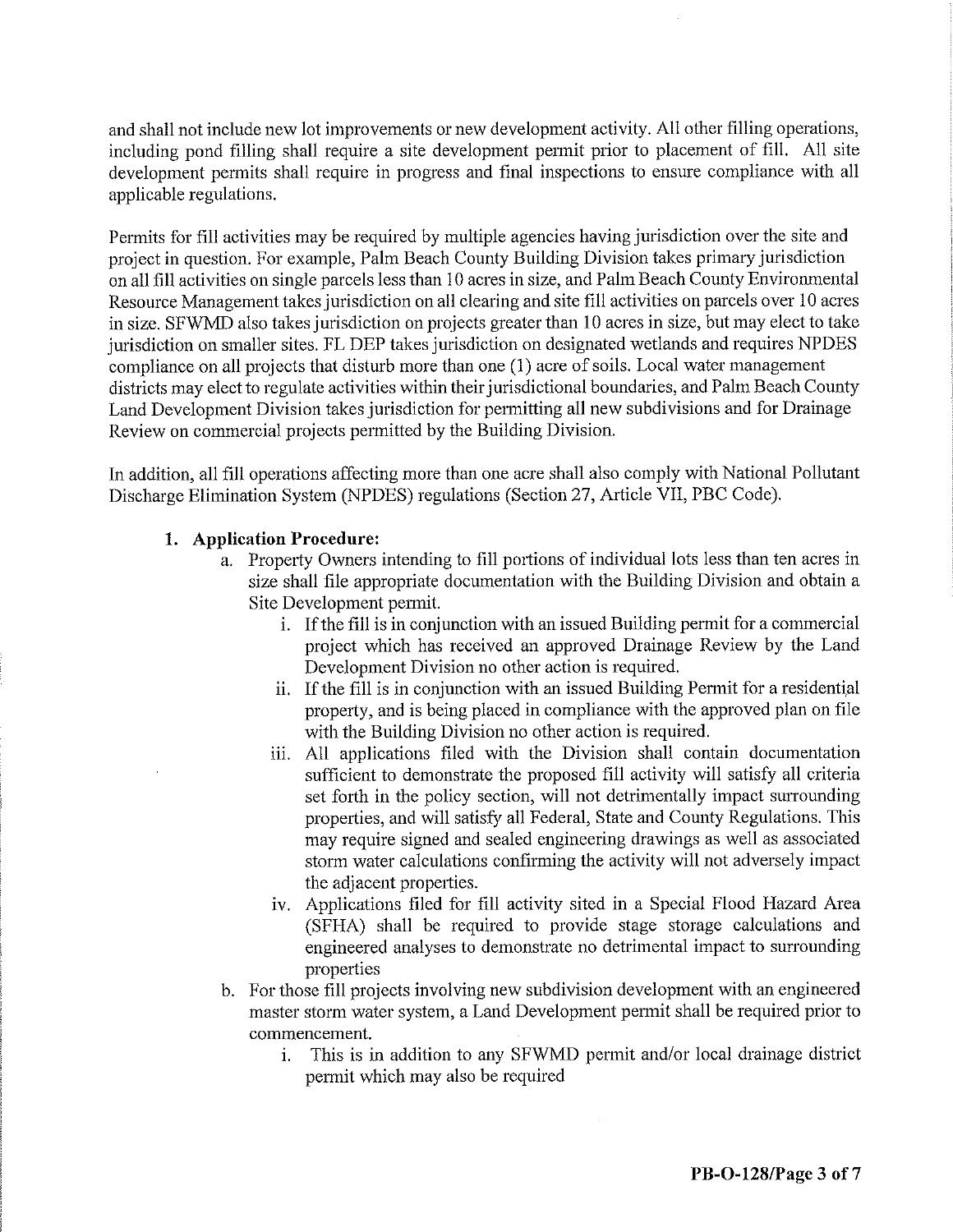- ii. New subdivision development located within a Special Flood Hazard Area (SFHA) shall also require review and approval by the County Floodplain Administrator and must comply with Article 18 ULDC and CFR 60.
- c. Prior to commencement of any site work a Notice of Intent shall be filed with the Florida Department of Environmental Protection for all projects that will disturb one (1) acre or more of soil. Larger projects must meet additional criteria as established by Federal and FL DEP rule.
- d. All applicants should contact their local water control district prior to commencement of any filling activities, to ascertain their specific permitting requirements and rules, if any.
- e. For those fill projects involving designated wetlands, FL DEP authorization is required in advance. All parties shall contact FL DEP to identify designated wetland areas.

### **2. Inspection and Certification Procedure for Building Division Fill Permits:**

- a. All projects permitted by the Building Division shall require inspection and/or certification to confirm that proposed fill has been placed in accordance with the approved documentation filed with the permit.
- b. County staff may require as-built certifications, topographical surveys, grade stakes, or other means as necessary to verify conformance with all applicable regulations and the approved plans.
- c. County staff may also require "in-progress" inspections as necessary to verify the fill materials being placed fully comply with the definition of clean fill (above). Any fill material that is placed prior to inspection that is found not in compliance may be ordered to be removed from the site.
- d. At the time of final inspection, if applicable, Palm Beach County staff will also require proof of acceptance of the completed work from all other regulatory agencies governing the project, including, but not limited to Land Development, SFWMD, DEP, USACOE, and local water control districts.

### **3. Violation Procedure:**

a. Violations of this policy may be subject to Code Enforcement citation under Florida Statute 162 for violations of Section 105.1, 110.9 and Article 18 of the ULDC, and Code Enforcement PPM # PE-O-020 in addition to any other enforcement actions available to the County and other agencies having jurisdiction.

**Ct** *I* 

**DOUG WISE BUILDING DIVISION DIRECTOR** 

#### **Supersession History**

- 1. PPM# PB-O-128, issued 8/17/18
- 2. PPM# PB-O-128, effective 5/19
- 3. PPM# PB-0 -128, effective 11/19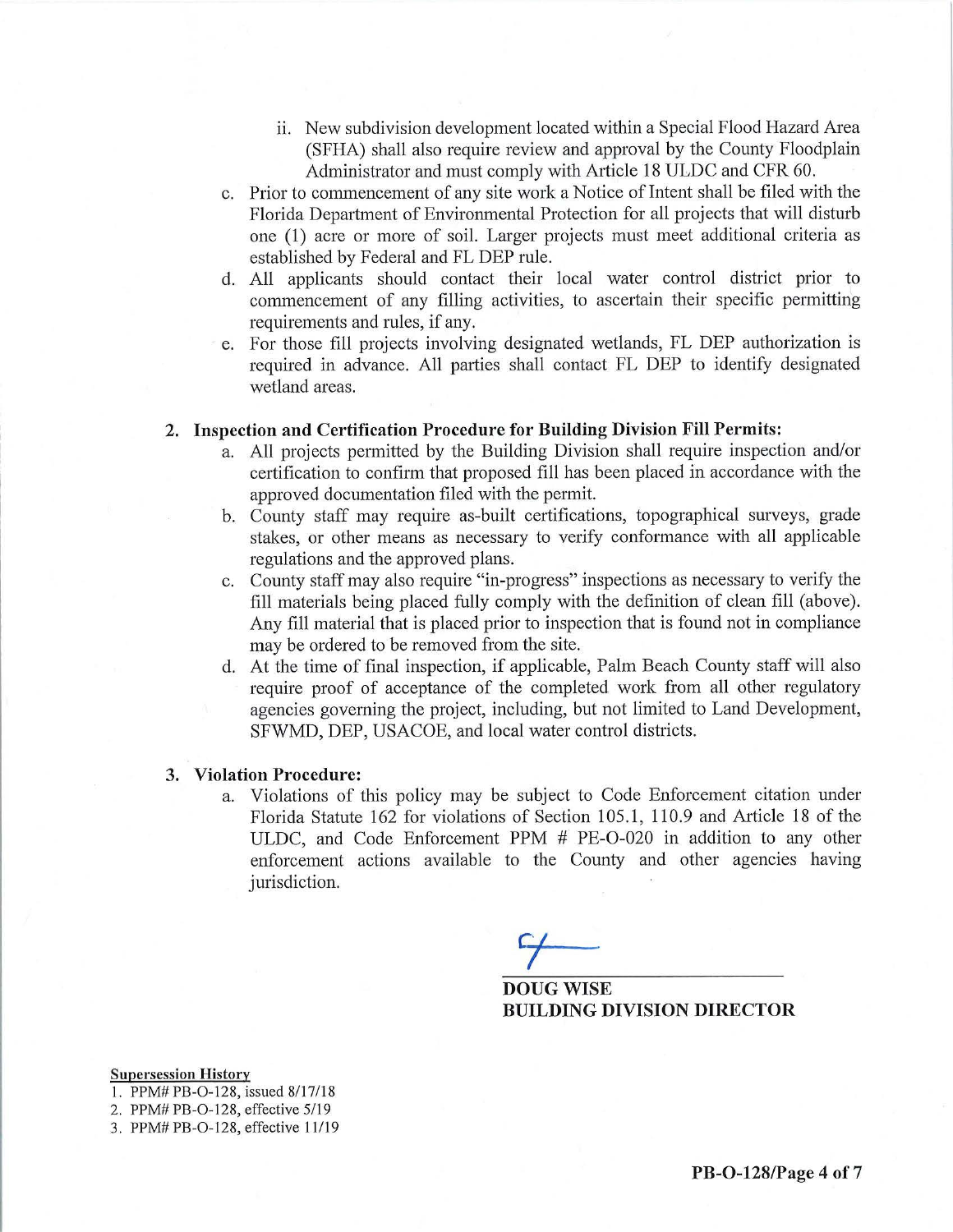# *SELECTED CODE REFERENCES:*

# **Florida Building Code 6th Edition (2017) Chapter 1 excerpts:**

**105.1** Required. Any contractor, owner or owner's authorized agent in accordance with Florida Statute Chapter 489 who intends to construct, enlarge, alter, repair, move, demolish, or change the occupancy of a building, tenancy or structure, or to erect, install, enlarge, alter, repair, remove, convert or replace any impact-resistant coverings, electrical, gas, mechanical or plumbing, fire protection systems, accessible elements, flood resistant elements, site drainage elements, the installation of which is regulated by this code or Article 18 of the ULDC, or to cause any such work to be done, shall first make application to the building official and obtain the required permit.

**110.9 Impact of construction:** All construction activity regulated by this code shall be performed in a manner so as not to adversely impact the condition of adjacent property, unless such activity is permitted to affect said property pursuant to a consent granted by the applicable property owner, under terms or conditions agreeable to the applicable property owner. This includes, but is not limited to, the control of dust, noise, water or drainage runoffs, debris, and the storage of construction materials. New construction activity shall not adversely impact legal historic surface water drainage flows serving adjacent properties, and may require special drainage design complying with engineering standards to preserve the positive drainage patterns of the affected sites. Accordingly, developers, contractors and owners of all new residential development, including additions, pools, patios, driveways, decks or similar items, on existing properties resulting in a significant decrease of permeable land area on any parcel or has altered the drainage flow on the developed property shall, as a permit condition, provide a professionally prepared drainage plan clearly indicating compliance with this paragraph. Upon completion of the improvement, a certification from a licensed professional, as appropriate under Florida law, shall be submitted to the inspector **in** order to receive approval of the final inspection.

### **Article 1 ULDC Definitions excerpts:**

**Special Flood Hazard Area (SFHA)** – for the purposes of Art. 18, the land area subject to flood hazards and shown on a Flood Insurance Rate Map or other flood hazard map as Zone A, AE, Al-30, A99, AR, AO, AH, V, VO, VE or Vl-30 .. [Ord. 2004-013] [Ord. 2017-026]

**Flood Hazard Area -** for the purposes of Art. 18, the greatest of the following three areas: [Ord. 2017-026]

a. The area within a floodplain subject to a one-percent or greater chance of flooding in any year. [Ord. 2017-026]

b. The area designated as a Flood Hazard Area on the community's flood hazard map, or otherwise legally designated. [Ord. 2017-026]

c. The area developed into Building sites without a master-engineered storm water drainage plan. [Ord. 2017-026]

# **Article 18 excerpts (applies to all sites not located within a Master Storm Water Drainage System, not just Special Flood Hazard Areas):**

# *Chapter D, Section* **SA -** *Grading and Earth Fill*

# **1. Grading**

On all new, permitted construction, regardless of flood-zone designation, grading shall keep all rainfall and runoff flow on the Building site, until discharged into the roadway drainage system or to public drainage ways adjacent to the property lines. Berms shall be constructed along lot lines, if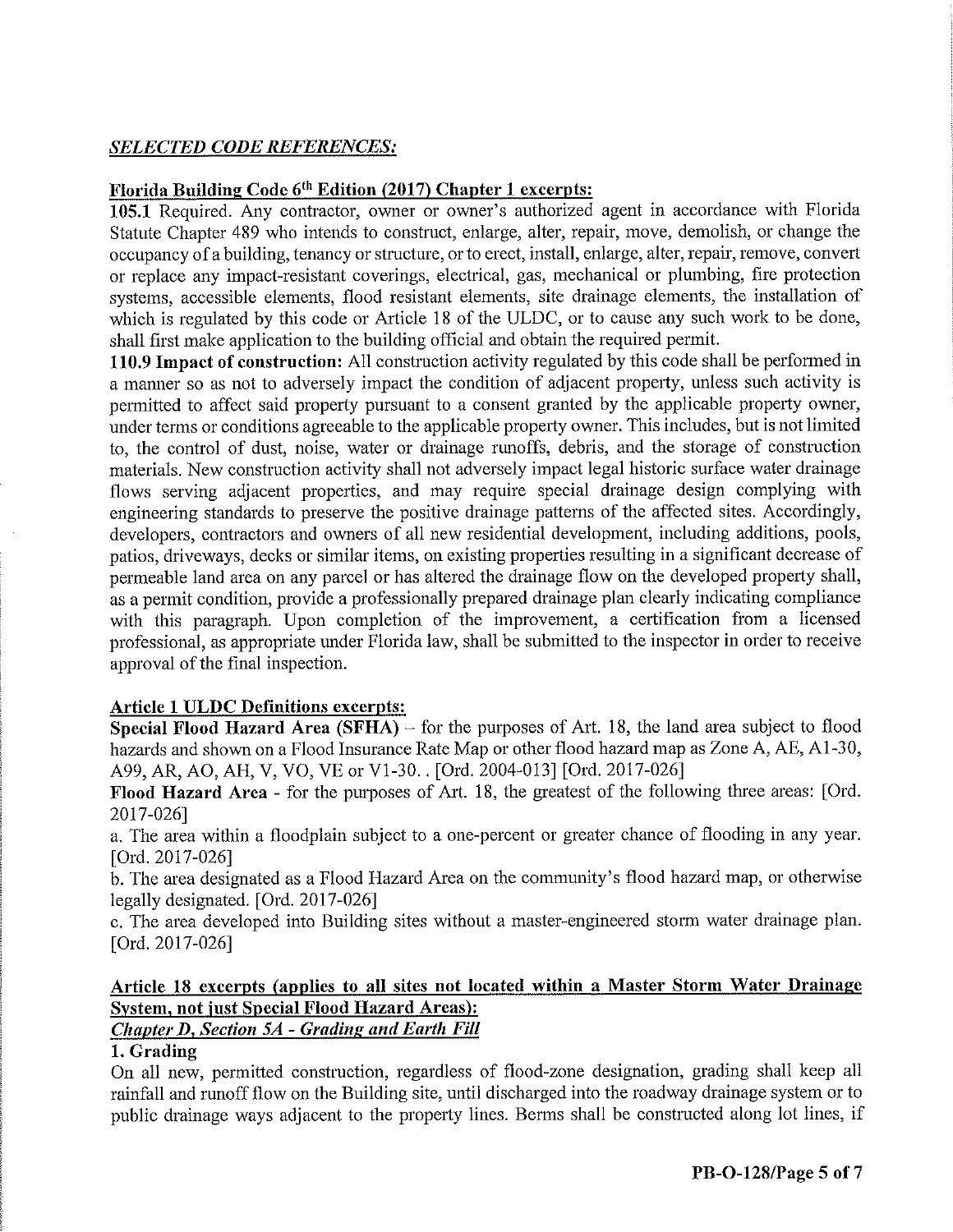necessary, to prevent storm water flow directly onto adjacent properties. Erosion sedimentation off the Building site shall be controlled until vegetative cover is established. The Floodplain Administrator may require grading plans showing pre-construction and proposed finish earth grades.

### **2. Earth Fill**

On all New Construction, earth fill brought onto the site of construction from another site shall be minimized to maximize existing floodwater storage capacity. Maximum volume of imported fill shall be limited to that necessary to raise an earth pad to elevate the slab-on-grade not more than six inches above minimum floor elevation set in this Article, with side slopes of the pad of 1:5 to 1V:3H starting ten feet from the slab edges.

## **3. Fill in Zone V**

Structure fill shall not be utilized in Coastal High Hazard Areas (Zone V).

# *Chapter H, Section 8* **-** *Nonstructural Fill in Coastal High Hazard Areas (Zone V). In Coastal High Hazard Areas:*

A. Minor grading and the placement of minor quantities of nonstructural fill shall be permitted for landscaping and for drainage purposes under and around Buildings.

B. Nonstructural fill with finished slopes that are steeper than one unit vertical to five units horizontal shall be permitted only if an analysis prepared by a qualified, registered design professional demonstrates no hannful diversion of floodwaters or wave runup and wave reflection that would increase damage to adjacent Buildings and Structures.

C. Where authorized by the Florida Department of Environmental Protection or applicable local approval, sand dune construction and restoration of Sand Dunes under or around elevated Buildings are permitted without additional engineering analysis or certification of the diversion of floodwater or wave runup and wave reflection if the scale and location of the dune work is consistent with local beach-dune morphology and the vertical clearance is maintained between the top of the sand dune and the lowest horizontal structural member of the Building.

# **4. Lot and Building Site Drainage**

Site grading immediately adjacent to the perimeter of each Building constructed as slab-on-grade shall be sloped so as to drain or direct water away from the Structure.

# **5. Exceptions from the Requirements in this Section**

a. Only on Building sites requiring raised septic mounds to PBC Health Department minimum elevations, will additional volume of fill be allowed to construct the mound;

b. Earth fill dug from an on-site excavation shall be unregulated if in accordance with the regulations in the ULDC, and provided finish grade directs lot drainage back into the excavation;

c. Any volume of fill for placement inside the perimeter foundation walls to raise an interior concrete slab to any higher elevation shall be allowed;

d. Fill shall be permitted to raise earthen berms on side property lines to prevent drainage onto adjacent lots, provided said berms have side slopes of 1:5 to 1:3, with a triangular cross section;

e. Fill shall be allowed inside retaining walls for Building access rmnps or driveway rmnps required by the American Disabilities Act (ADA);

f. Fill necessary to direct on-site drainage to the public roadway or drainage system may also be permitted;

g. Minimum fill for sites that have sloping topography that do not store floodwater shall be permitted. Any fill in excess of this minimum grading requirement shall be subject to approval of the Flood Damage Prevention Board as a Variance;

h. Fill necessary for critical facilities and public service Buildings; and